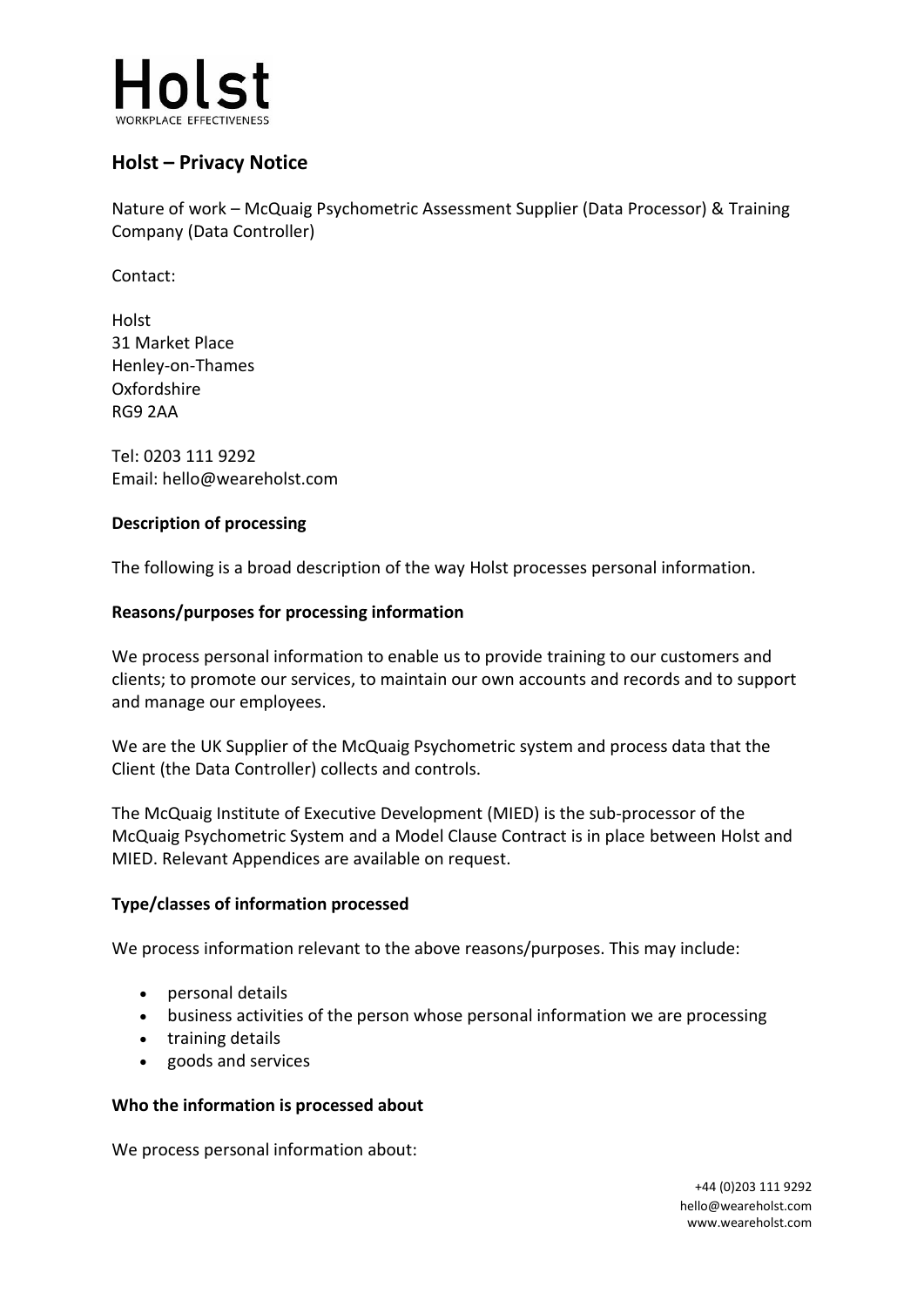

- customers
- clients
- trainers
- employees
- suppliers
- professional advisers and consultants
- complainants, enquirers

### **Who the information may be shared with**

We sometimes need to share the personal information we process with the individual themself. Where this is necessary we are required to comply with all aspects of the Data Protection Act (DPA). What follows is a description of the types of organisations we may need to share some of the personal information we process with for one or more reasons.

Where necessary or required we share information with:

- business associates and other professional advisers
- trainers
- other companies in the same group

# **Your right of access**

You have the right to ask us for copies of your personal information. Please see our Subject Access Request Policy on our website [www.weareholst.com](http://www.weareholst.com/) or contact us via email: [hello@weareholst.com](mailto:hello@weareholst.com) or on the telephone 0203 111 9292.

### **Your right to rectification**

You have the right to ask us to rectify information you think is inaccurate. You also have the right to ask us to complete information you think is incomplete. Please contact us via email: [hello@weareholst.com](mailto:info@holstgroup.co.uk) or on the telephone 0203 111 9292.

### **Your right to erasure**

You have the right to ask us to erase your personal information in certain circumstances. Please contact us via email: [hello@weareholst.com](mailto:info@holstgroup.co.uk) or on the telephone 0203 111 9292.

### **Your right to restriction of processing**

You have the right to ask us to restrict the processing of your information in certain circumstances. Please contact us via email: [hello@weareholst.com](mailto:info@holstgroup.co.uk) or on the telephone 0203 111 9292.